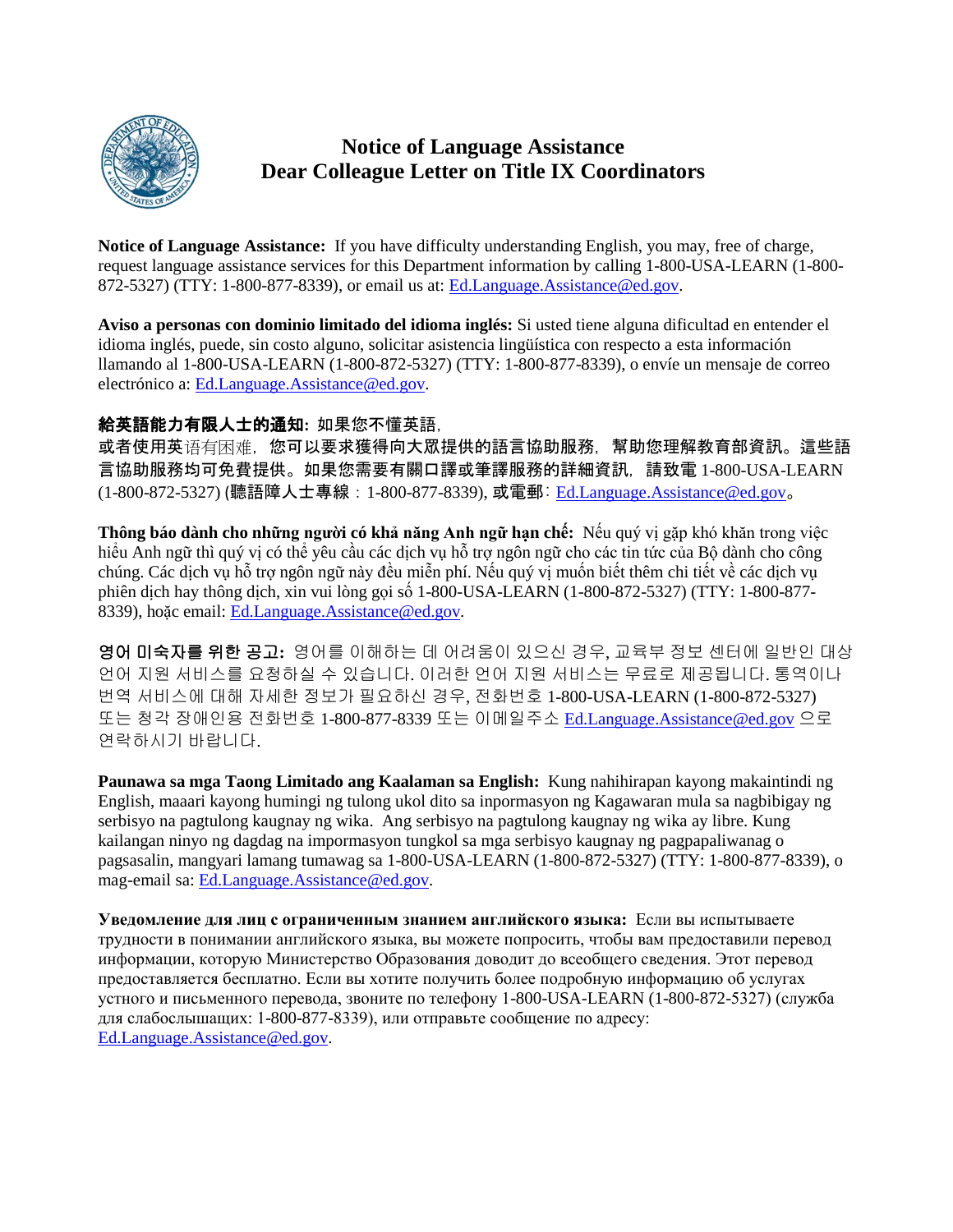

# UNITED STATES DEPARTMENT OF EDUCATION

# OFFICE FOR CIVIL RIGHTS

# THE ASSISTANT SECRETARY

April 24, 2015

Dear Colleague:

I write to remind you that all school districts, colleges, and universities receiving Federal financial assistance must designate at least one employee to coordinate their efforts to comply with and carry out their responsibilities under Title IX of the Education Amendments of 1972 (Title IX), which prohibits sex discrimination in education programs and activities.<sup>1</sup> These designated employees are generally referred to as Title IX coordinators.

Your Title IX coordinator plays an essential role in helping you ensure that every person affected by the operations of your educational institution—including students, their parents or guardians, employees, and applicants for admission and employment—is aware of the legal rights Title IX affords and that your institution and its officials comply with their legal obligations under Title IX. To be effective, a Title IX coordinator must have the full support of your institution. It is therefore critical that all institutions provide their Title IX coordinators with the appropriate authority and support necessary for them to carry out their duties and use their expertise to help their institutions comply with Title IX.

The U.S. Department of Education's Office for Civil Rights (OCR) enforces Title IX for institutions that receive funds from the Department (recipients).<sup>2</sup> In our enforcement work, OCR has found that some of the most egregious and harmful Title IX violations occur when a recipient fails to designate a Title IX coordinator or when a Title IX coordinator has not been sufficiently trained or given the appropriate level of authority to oversee the recipient's compliance with Title IX. By contrast, OCR has found that an effective Title IX coordinator often helps a recipient provide equal educational opportunities to all students.

OCR has previously issued guidance documents that include discussions of the responsibilities of a Title IX coordinator, and those documents remain in full force. This letter incorporates that existing OCR guidance on Title IX coordinators and provides additional clarification and recommendations

 $1$  34 C.F.R. § 106.8(a). Although Title IX applies to any recipient that offers education programs or activities, this letter focuses on Title IX coordinators designated by local educational agencies, schools, colleges, and universities.  $\overline{a}$ 

 $^{2}$  20 U.S.C. §§ 1681–1688. The Department of Justice shares enforcement authority over Title IX with OCR.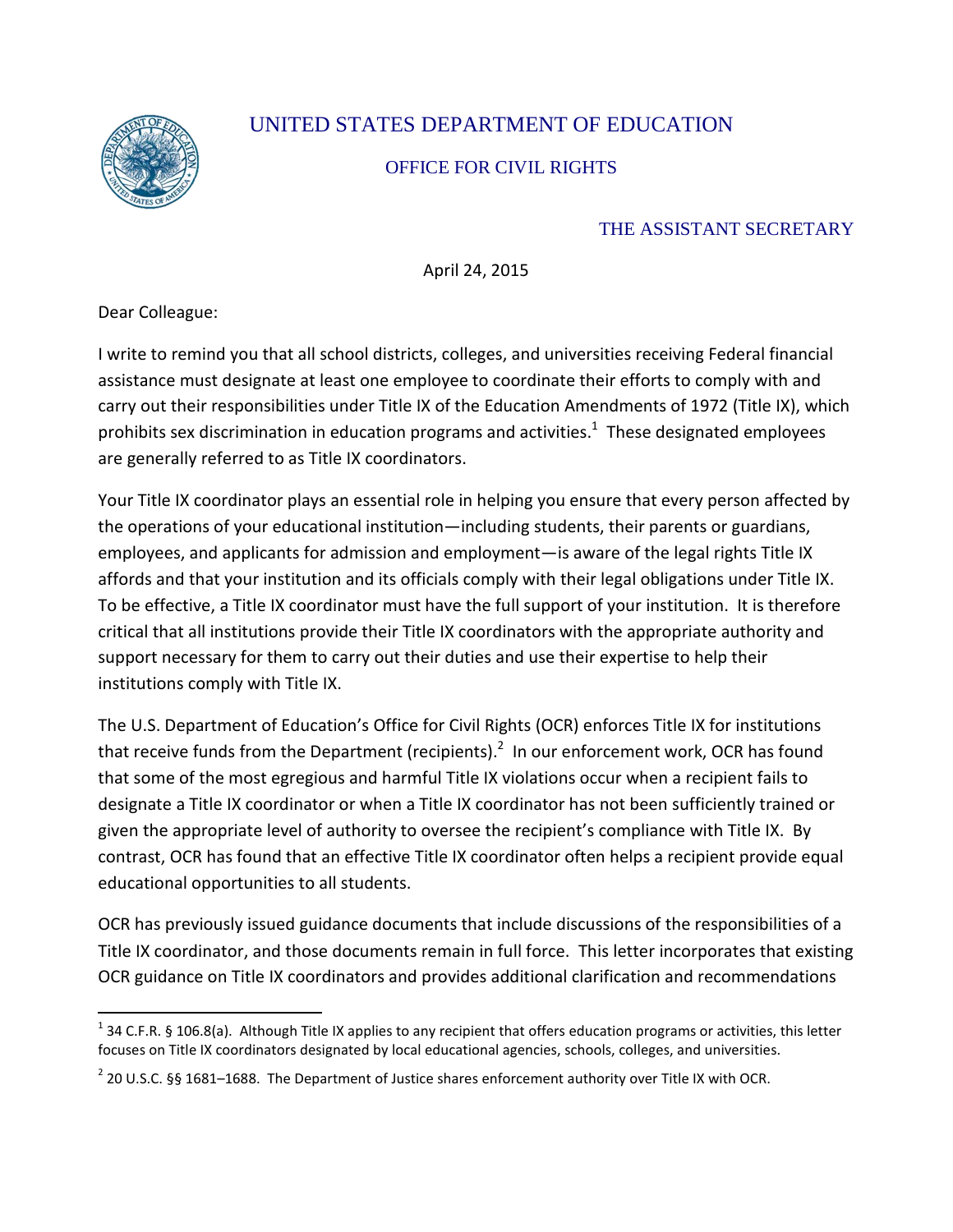as appropriate. This letter outlines the factors a recipient should consider when designating a Title IX coordinator, then describes the Title IX coordinator's responsibilities and authority. Next, this letter reminds recipients of the importance of supporting Title IX coordinators by ensuring that the coordinators are visible in their school communities and have the appropriate training.

Also attached is a letter directed to Title IX coordinators that provides more information about their responsibilities and a Title IX resource guide. The resource guide includes an overview of the scope of Title IX, a discussion about Title IX's administrative requirements, as well as a discussion of other key Title IX issues and references to Federal resources. The discussion of each Title IX issue includes recommended best practices for the Title IX coordinator to help your institution meet its obligations under Title IX. The resource guide also explains your institution's obligation to report information to the Department that could be relevant to Title IX. The enclosed letter to Title IX coordinators and the resource guide may be useful for you to understand your institution's obligations under Title IX.

#### **Designation of a Title IX Coordinator**

Educational institutions that receive Federal financial assistance are prohibited under Title IX from subjecting any person to discrimination on the basis of sex. Title IX authorizes the Department of Education to issue regulations to effectuate Title IX.<sup>3</sup> Under those regulations, a recipient must designate at least one employee to coordinate its efforts to comply with and carry out its responsibilities under Title IX and the Department's implementing regulations.<sup>4</sup> This position may not be left vacant; a recipient must have at least one person designated and actually serving as the Title IX coordinator at all times.

In deciding to which senior school official the Title IX coordinator should report and what other functions (if any) that person should perform, recipients are urged to consider the following:<sup>5</sup>

# **A. Independence**

The Title IX coordinator's role should be independent to avoid any potential conflicts of interest and the Title IX coordinator should report directly to the recipient's senior leadership, such as the district superintendent or the college or university president. Granting the Title IX coordinator this

 $\overline{a}$ 

 $3$  The Department's Title IX regulations, 34 C.F.R. Part 106, are available at [http://www.ed.gov/policy/rights/reg/ocr/edlite-34cfr106.html.](http://www.ed.gov/policy/rights/reg/ocr/edlite-34cfr106.html)

 $4$  34 C.F.R. § 106.8(a).

<sup>&</sup>lt;sup>5</sup> Many of the principles in this document also apply generally to employees required to be designated to coordinate compliance with other civil rights laws enforced by OCR against educational institutions, such as Section 504 of the Rehabilitation Act of 1973, 29 U.S.C. § 794; 34 C.F.R. § 104.7(a), and Title II of the Americans with Disabilities Act of 1990, 42 U.S.C. §§ 12131–12134; 28 C.F.R. § 35.107(a).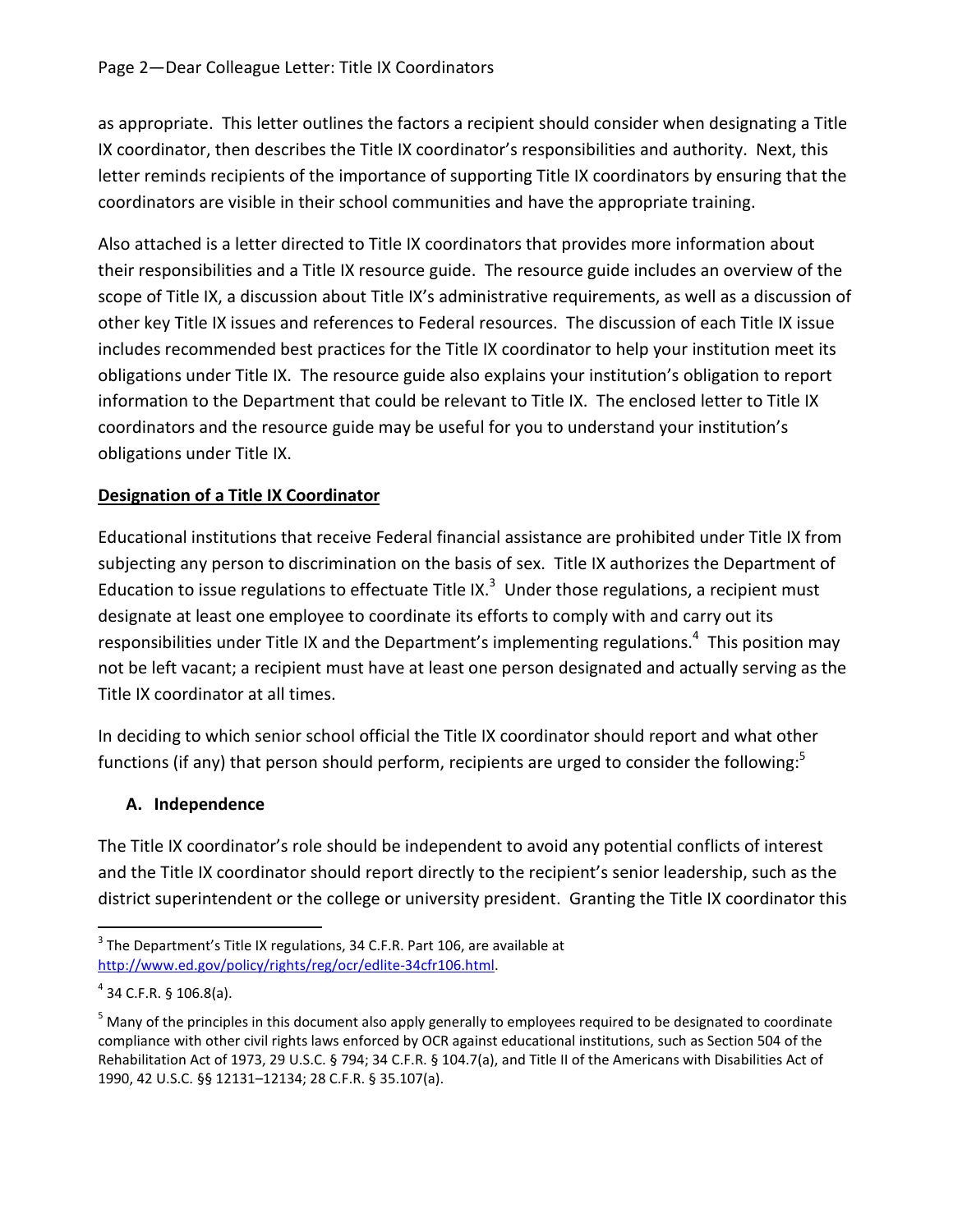independence also ensures that senior school officials are fully informed of any Title IX issues that arise and that the Title IX coordinator has the appropriate authority, both formal and informal, to effectively coordinate the recipient's compliance with Title IX. Title IX does not categorically exclude particular employees from serving as Title IX coordinators. However, when designating a Title IX coordinator, a recipient should be careful to avoid designating an employee whose other job responsibilities may create a conflict of interest. For example, designating a disciplinary board member, general counsel, dean of students, superintendent, principal, or athletics director as the Title IX coordinator may pose a conflict of interest.

#### **B. Full-Time Title IX Coordinator**

Designating a full-time Title IX coordinator will minimize the risk of a conflict of interest and in many cases ensure sufficient time is available to perform all the role's responsibilities. If a recipient designates one employee to coordinate the recipient's compliance with Title IX and other related laws, it is critical that the employee has the qualifications, training, authority, and time to address all complaints throughout the institution, including those raising Title IX issues.

# **C. Multiple Coordinators**

Although not required by Title IX, it may be a good practice for some recipients, particularly larger school districts, colleges, and universities, to designate multiple Title IX coordinators. For example, some recipients have found that designating a Title IX coordinator for each building, school, or campus provides students and staff with more familiarity with the Title IX coordinator. This familiarity may result in more effective training of the school community on their rights and obligations under Title IX and improved reporting of incidents under Title IX. A recipient that designates multiple coordinators should designate one lead Title IX coordinator who has ultimate oversight responsibility. A recipient should encourage all of its Title IX coordinators to work together to ensure consistent enforcement of its policies and Title IX.

#### **Responsibilities and Authority of a Title IX Coordinator**

The Title IX coordinator's primary responsibility is to coordinate the recipient's compliance with Title IX, including the recipient's grievance procedures for resolving Title IX complaints. Therefore, the Title IX coordinator must have the authority necessary to fulfill this coordination responsibility. The recipient must inform the Title IX coordinator of all reports and complaints raising Title IX issues, even if the complaint was initially filed with another individual or office or the investigation will be conducted by another individual or office. The Title IX coordinator is responsible for coordinating the recipient's responses to all complaints involving possible sex discrimination. This responsibility includes monitoring outcomes, identifying and addressing any patterns, and assessing effects on the campus climate. Such coordination can help the recipient avoid Title IX violations, particularly violations involving sexual harassment and violence, by preventing incidents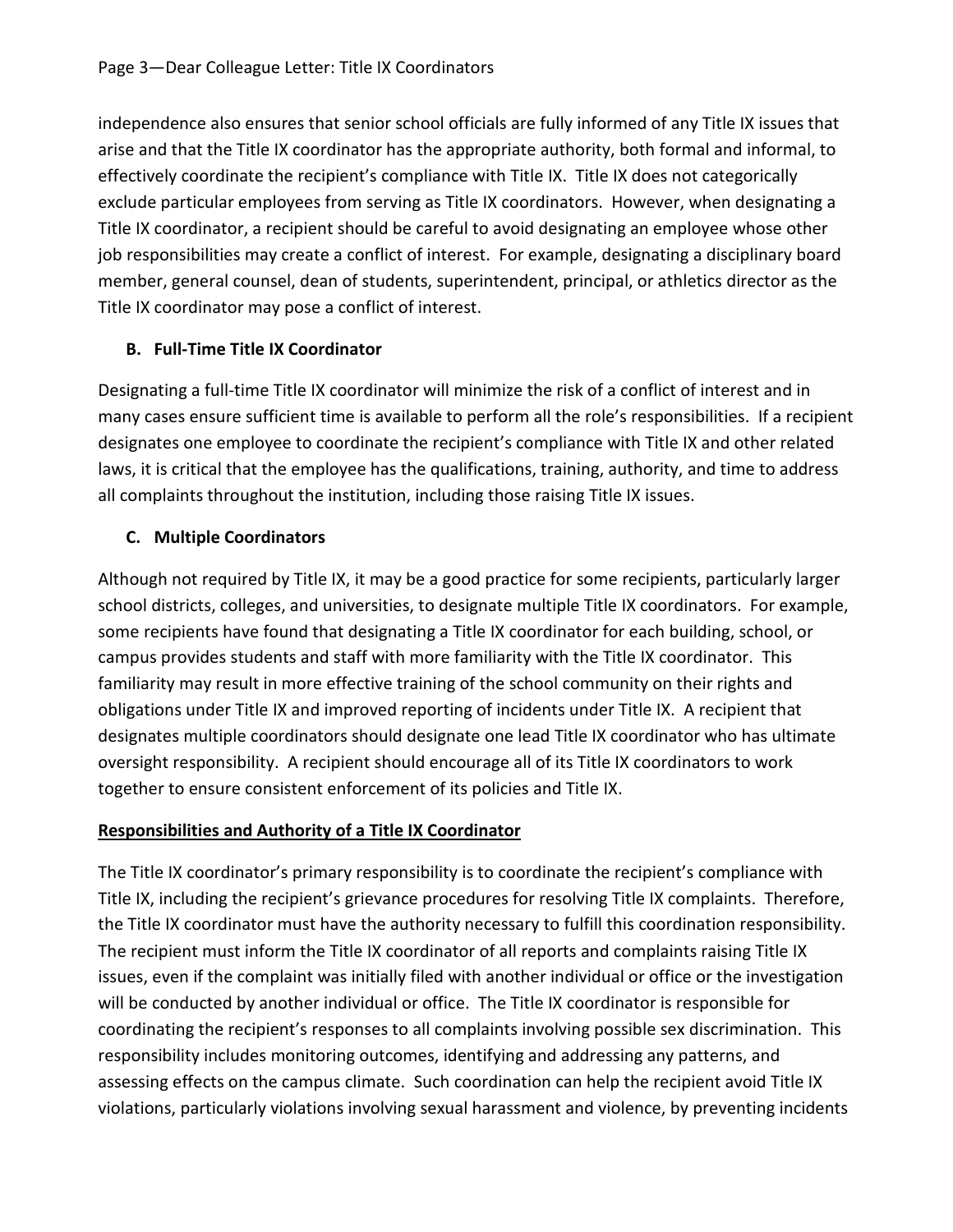from recurring or becoming systemic problems that affect the wider school community. Title IX does not specify who should determine the outcome of Title IX complaints or the actions the school will take in response to such complaints. The Title IX coordinator could play this role, provided there are no conflicts of interest, but does not have to.

The Title IX coordinator must have knowledge of the recipient's policies and procedures on sex discrimination and should be involved in the drafting and revision of such policies and procedures to help ensure that they comply with the requirements of Title IX. The Title IX coordinator should also coordinate the collection and analysis of information from an annual climate survey if, as OCR recommends, the school conducts such a survey. In addition, a recipient should provide Title IX coordinators with access to information regarding enrollment in particular subject areas, participation in athletics, administration of school discipline, and incidents of sex-based harassment. Granting Title IX coordinators the appropriate authority will allow them to identify and proactively address issues related to possible sex discrimination as they arise.

Title IX makes it unlawful to retaliate against individuals—including Title IX coordinators—not just when they file a complaint alleging a violation of Title IX, but also when they participate in a Title IX investigation, hearing, or proceeding, or advocate for others' Title IX rights.<sup>6</sup> Title IX's broad antiretaliation provision protects Title IX coordinators from discrimination, intimidation, threats, and coercion for the purpose of interfering with the performance of their job responsibilities. A recipient, therefore, must not interfere with the Title IX coordinator's participation in complaint investigations and monitoring of the recipient's efforts to comply with and carry out its responsibilities under Title IX. Rather, a recipient should encourage its Title IX coordinator to help it comply with Title IX and promote gender equity in education.

#### **Support for Title IX Coordinators**

 $\overline{a}$ 

Title IX coordinators must have the full support of their institutions to be able to effectively coordinate the recipient's compliance with Title IX. Such support includes making the role of the Title IX coordinator visible in the school community and ensuring that the Title IX coordinator is sufficiently knowledgeable about Title IX and the recipient's policies and procedures. Because educational institutions vary in size and educational level, there are a variety of ways in which recipients can ensure that their Title IX coordinators have community-wide visibility and comprehensive knowledge and training.

 $6$  34 C.F.R. § 106.71 (incorporating by reference 34 C.F.R. § 100.7(e)).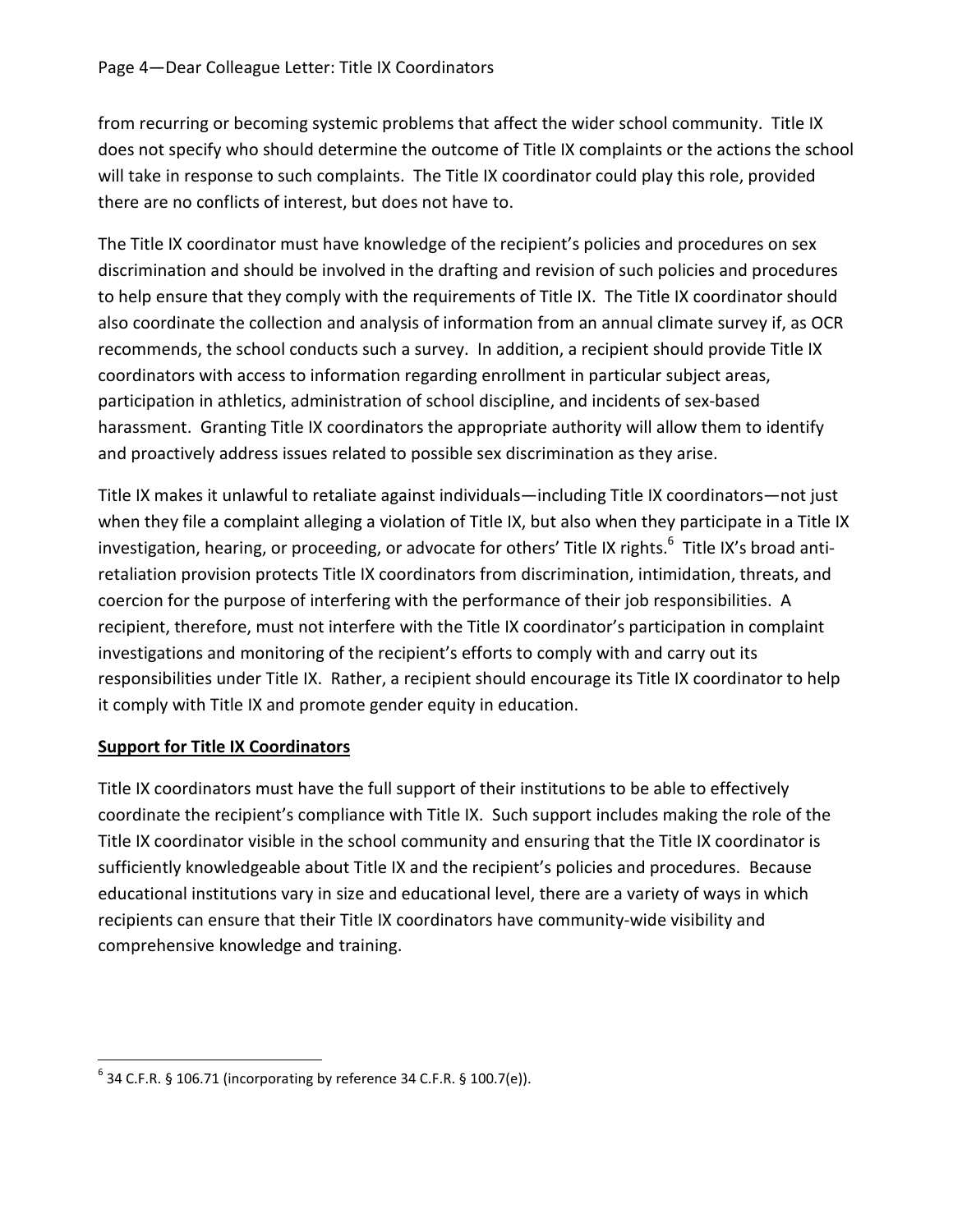#### **A. Visibility of Title IX Coordinators**

Under the Department's Title IX regulations, a recipient has specific obligations to make the role of its Title IX coordinator visible to the school community. A recipient must post a notice of nondiscrimination stating that it does not discriminate on the basis of sex and that questions regarding Title IX may be referred to the recipient's Title IX coordinator or to OCR. The notice must be included in any bulletins, announcements, publications, catalogs, application forms, or recruitment materials distributed to the school community, including all applicants for admission and employment, students and parents or guardians of elementary and secondary school students, employees, sources of referral of applicants for admission and employment, and all unions or professional organizations holding collective bargaining or professional agreements with the recipient.<sup>7</sup>

In addition, the recipient must always notify students and employees of the name, office address, telephone number, and email address of the Title IX coordinator, including in its notice of nondiscrimination.<sup>8</sup> Because it may be unduly burdensome for a recipient to republish printed materials that include the Title IX coordinator's name and individual information each time a person leaves the Title IX coordinator position, a recipient may identify its coordinator only through a position title in printed materials and may provide an email address established for the position of the Title IX coordinator, such as [TitleIXCoordinator@school.edu,](mailto:TitleIXCoordinator@school.edu) so long as the email is immediately redirected to the employee serving as the Title IX coordinator. However, the recipient's website must reflect complete and current information about the Title IX coordinator.

Recipients with more than one Title IX coordinator must notify students and employees of the lead Title IX coordinator's contact information in its notice of nondiscrimination, and should make available the contact information for its other Title IX coordinators as well. In doing so, recipients should include any additional information that would help students and employees identify which Title IX coordinator to contact, such as each Title IX coordinator's specific geographic region (*e.g.*, a particular elementary school or part of a college campus) or Title IX area of specialization (*e.g.*, gender equity in academic programs or athletics, harassment, or complaints from employees).

The Title IX coordinator's contact information must be widely distributed and should be easily found on the recipient's website and in various publications. $^9\,$  By publicizing the functions and responsibilities of the Title IX coordinator, the recipient demonstrates to the school community its commitment to complying with Title IX and its support of the Title IX coordinator's efforts.

 $\overline{a}$ 

 $<sup>7</sup>$  34 C.F.R. § 106.9.</sup>

 $8^8$  34 C.F.R. § 106.8(a).

 $^{9}$  34 C.F.R. § 106.9.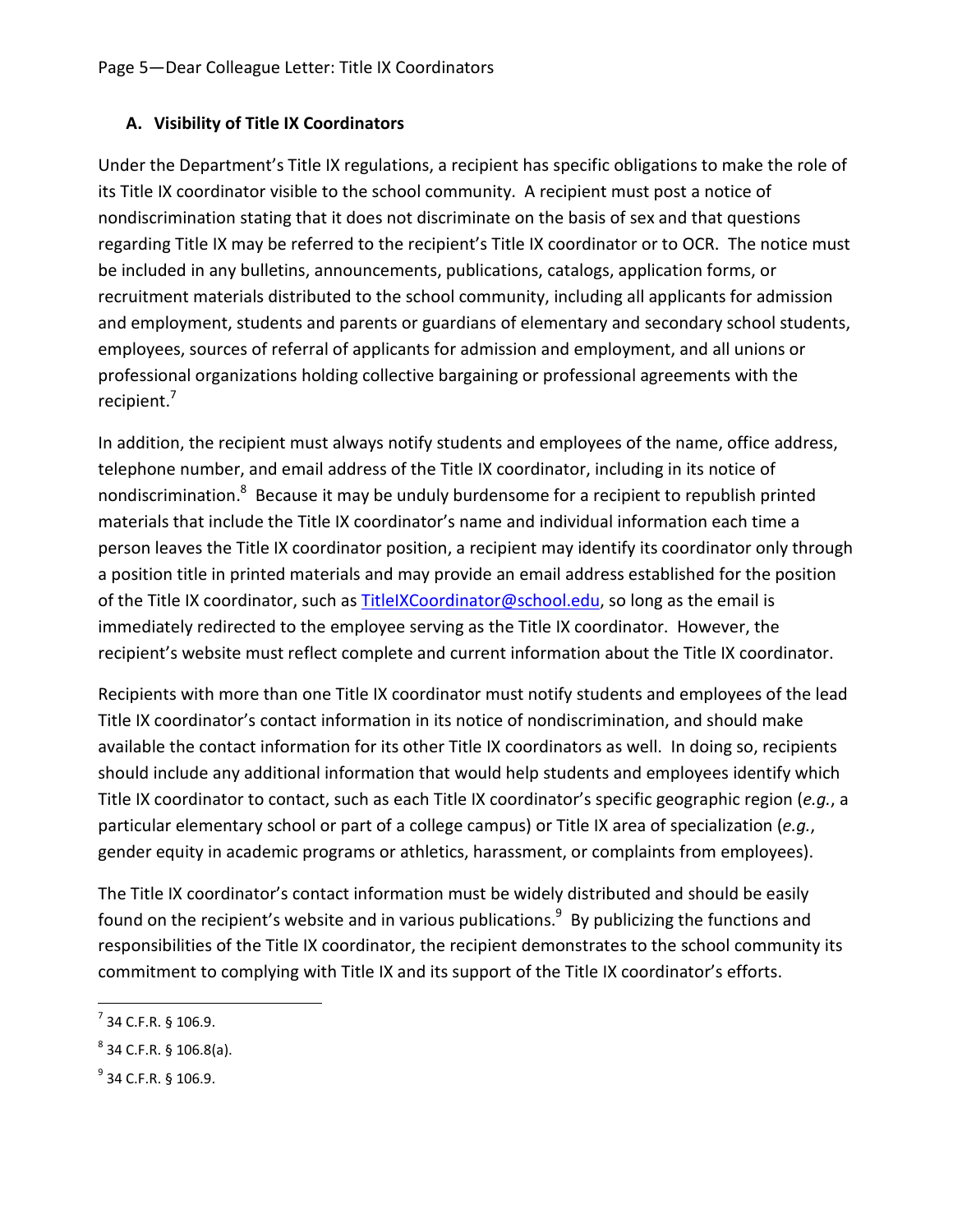Supporting the Title IX coordinator in the establishment and maintenance of a strong and visible role in the community helps to ensure that members of the school community know and trust that they can reach out to the Title IX coordinator for assistance. OCR encourages recipients to create a page on the recipient's website that includes the name and contact information of its Title IX coordinator(s), relevant Title IX policies and grievance procedures, and other resources related to Title IX compliance and gender equity. A link to this page should be prominently displayed on the recipient's homepage.

To supplement the recipient's notification obligations, the Department collects and publishes information from educational institutions about the employees they designate as Title IX coordinators. OCR's Civil Rights Data Collection (CRDC) collects information from the nation's public school districts and elementary and secondary schools, including whether they have civil rights coordinators for discrimination on the basis of sex, race, and disability, and the coordinators' contact information.<sup>10</sup> The Department's Office of Postsecondary Education collects information about Title IX coordinators from postsecondary institutions in reports required under the Jeanne Clery Disclosure of Campus Security Policy and Campus Crime Statistics Act and the Higher Education Opportunity Act. $11$ 

#### **B. Training of Title IX Coordinators**

 $\overline{a}$ 

Recipients must ensure that their Title IX coordinators are appropriately trained and possess comprehensive knowledge in all areas over which they have responsibility in order to effectively carry out those responsibilities, including the recipients' policies and procedures on sex discrimination and all complaints raising Title IX issues throughout the institution. The resource guide accompanying this letter outlines some of the key issues covered by Title IX and provides references to Federal resources related to those issues. In addition, the coordinators should be knowledgeable about other applicable Federal and State laws, regulations, and policies that overlap with Title IX.<sup>12</sup> In most cases, the recipient will need to provide an employee with training to act as its Title IX coordinator. The training should explain the different facets of Title IX, including regulatory provisions, applicable OCR guidance, and the recipient's Title IX policies and grievance procedures. Because these laws, regulations, and OCR guidance may be updated, and

 $10$  OCR began collecting this information through the CRDC for the 2013-2014 school year. More information about the CRDC is available a[t http://www.ed.gov/ocr/data.html.](http://www.ed.gov/ocr/data.html)

<sup>&</sup>lt;sup>11</sup> The Department will begin collecting this information in 2015. More information about the Clery Act data collection is available at [http://www.ed.gov/admins/lead/safety/campus.html.](http://www.ed.gov/admins/lead/safety/campus.html)

<sup>12</sup> *See, e.g*., the Family Educational Rights and Privacy Act, 20 U.S.C. §1232g, and its implementing regulations, 34 C.F.R. Part 99; and the Clery Act, 20 U.S.C. § 1092(f), and its implementing regulations, 34 C.F.R. Part 668. These documents only address an institution's compliance with Title IX and do not address its obligations under other Federal laws, such as the Clery Act.